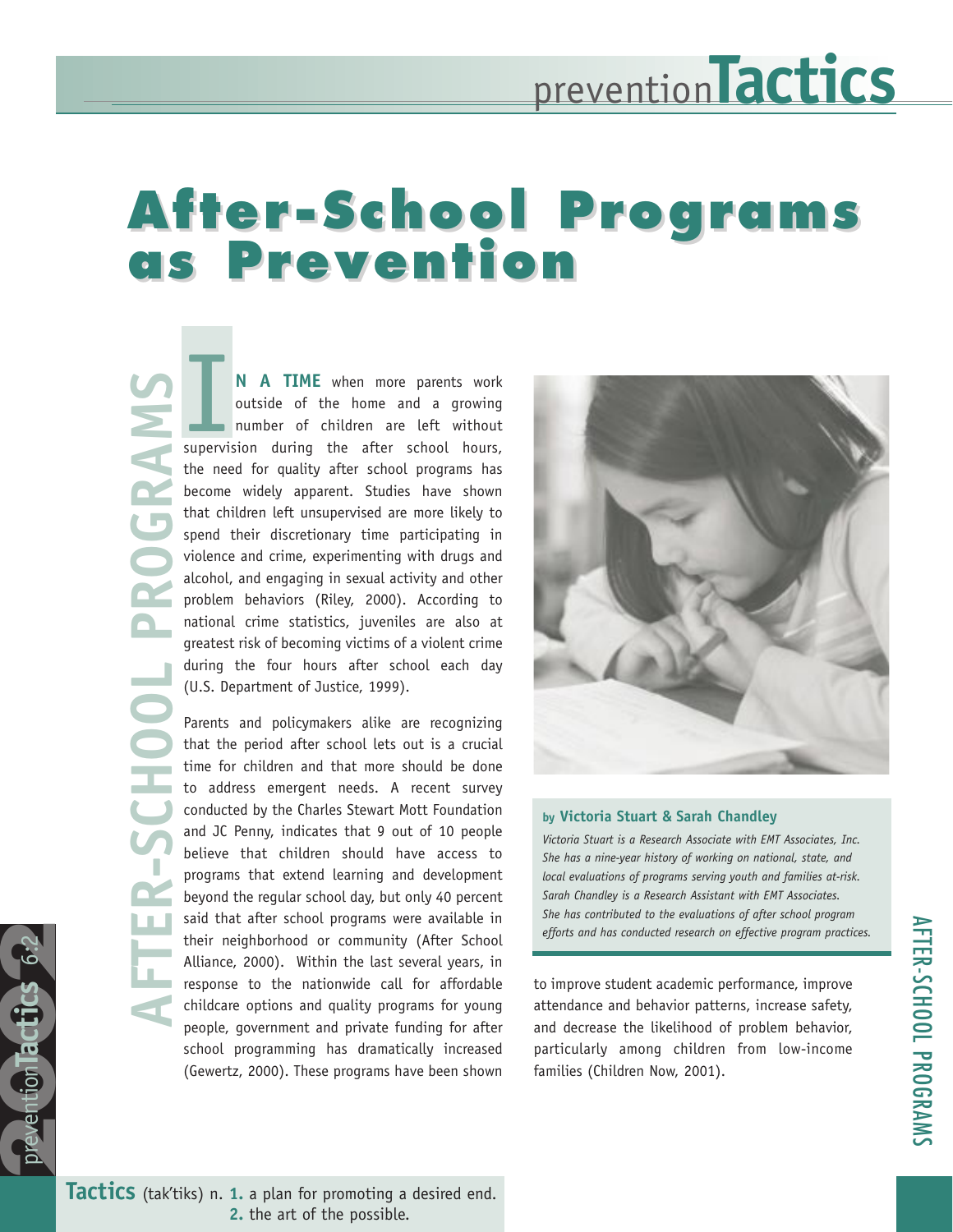### **City of San Diego's "6 to 6":**

#### **Putting Community Partnering into Practice**

The City of San Diego's "6 to 6" Extended School Day initiative offers an innovative model for how schools and communities can effectively mobilize to meet after school needs. Sponsored by the San Diego Mayor's Office and San Diego City Schools, with funding from multiple private and public sources, the program mission is to "open community elementary and middle schools before and after school to provide a safe place where children can have fun, learn new skills and engaging academic enrichment, creative and performing arts, health, sports, and recreation activities during the hours that most parents work." The program features four major components, including academic support, extra-curricular enrichment, youth development, and community involvement. For more information about the "6 to 6" program, contact Steven Amick, "6 to 6" Program Administrator at (619) 236-6312, or s2a@sdcity.sannet.gov.

# **Crucial Time**

**N RECENT DECADES**, due to a shifting economy and changing family roles, most parents work outside the **N RECENT DECADES**, due to a shifting economy and changing family roles, most parents work outside the home, making childcare a prominent issue for American families. There are more single parent households now than in the past, and an increasing percentage of families with both parents in the workforce. More precisely, of the nation's 54 million school children, three-quarters have mothers who work outside the home (Gewertz, 2000). With recent changes in the welfare system, these numbers are likely to increase as more women move from welfare-to-work.

The limited availability of affordable childcare options results in an increasing number of school-age youth who are left to care for themselves in the after school hours. According to a U.S. Census Bureau report on childcare arrangements, almost seven million children ages 5 to 14 find

### **Benefits of After School Programming**

Children who are left unsupervised during the after school hours are placed at greater risk for negative outcomes, including school failure, substance use, teen childbearing, youth violence and other forms of delinquency. Research has consistently demonstrated the potential of after school programs to reduce this exposure to risk and to promote positive youth development.

Recent studies have shown that participation in after school activities:

- Increases youth safety
- Promotes development of new skills and interests
- Increases school attachment
- Reduces drop-out rates
- Improves academic performance

**CRUCIAL TIME**

**CRUCIAL TIME** 

- Strengthens social skills
- Reduces problem behaviors

themselves in self-care on a regular basis (Smith, 2000). According to national survey data collected from students at the middle school level, 27 percent of 8th graders spend two or more hours home alone at the end of the school day. Lowincome children tend to fare the worst with 17 percent spending three or more hours daily without an adult present (NCES, 1995).

Studies have indicated that a lack of adult supervision can increase exposure to negative influences present

prevention actics

prevention**Tactics** 6:2

**3**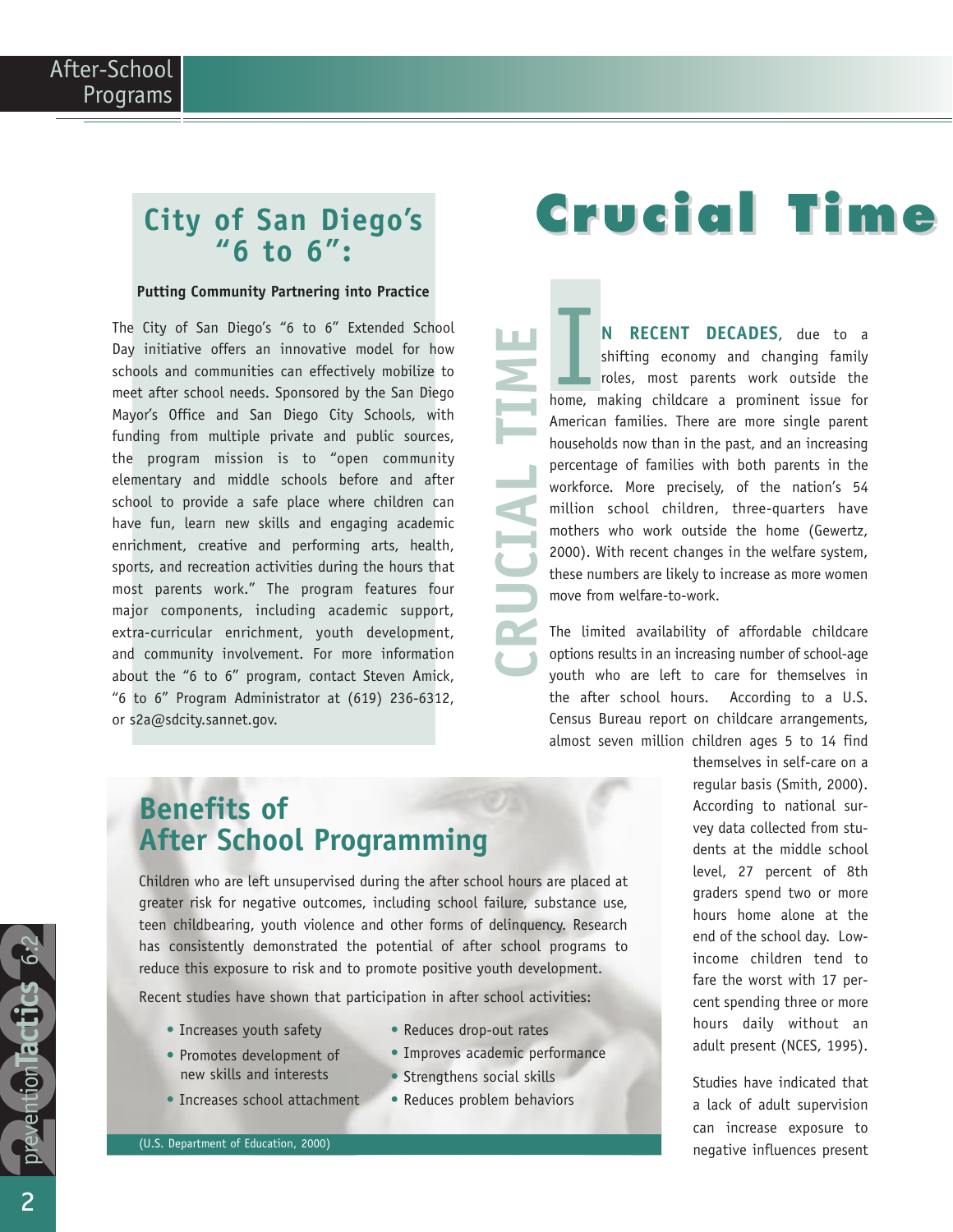# **for Children for Children**

in the after-school environment. Specifically, young people are much more likely to engage in or become the victim of a crime between the hours of 3:00 pm and 6:00 pm (U.S. Department of Justice, 1999). This peak time of youth crime and violence directly correlates with the period between the end of the school day and the time parents return home from work. The hours after-school are also the most common time for unsupervised adolescents to engage in unsafe sexual activity (Kahne et al., 2001) and other problem behaviors. For example, studies examining the relationship between self-care and substance use found that teens who were left unattended for eleven or more hours each week without opportunities for positive engagement were twice as likely to become involved with substance use as those benefiting from adult supervision (U.S. Department of Education, 1998).

In response to growing concern over the harms facing youth at the end of the school day, several funding initiatives at the Federal and state level have led to the development and expansion of school-based after school programming. The research on formal programs has identified several important functions of before and after school programs, which include providing supervision during the non-school hours, improving academic performance, and offering opportunities for enrichment, including participation in cultural, social, and recreational activities. While the research is still in its infancy, the evidence shows strong support for the promise of after school programs to minimize risk and harm, while promoting the healthy development of youth in need of support.

### **Funding Momentum for After School Programming**

The U.S. Department of Education launched the 21st Century Community Learning Center (CLC) initiative in 1997 to provide \$1 million in competitive grants for the creation and expansion of school-based learning centers. Funded programs provide after school educational and enrichment opportunities to youth, families, and the broader community in safe, supervised, and drug-free environments. The program has since expanded with more than \$800 million awarded in funding nationally in 2001.

The State of California's Before and After School Learning and Safe Neighborhoods Partnership program, established in 1998, provides funding to school and community partnerships to support comprehensive after school services for elementary and middle school-age youth. A total of 155 grants have been awarded though FY 2000-01 and more than \$177 million is budgeted for the program annually.

Individual state spending is on the rise. A survey conducted by the National Governor's Association reported that in 1999, 26 of 43 states indicated current plans to expand funding resources for extended learning programs in their states (Gewertz, 2000).

Private organizations have continued to support after school and extended learning programs as a major funding priority. Notable contributors include the Charles Stewart Mott Foundation, the YMCA, the United Way, and the Ronald McDonald Foundation (Halpern, 2000).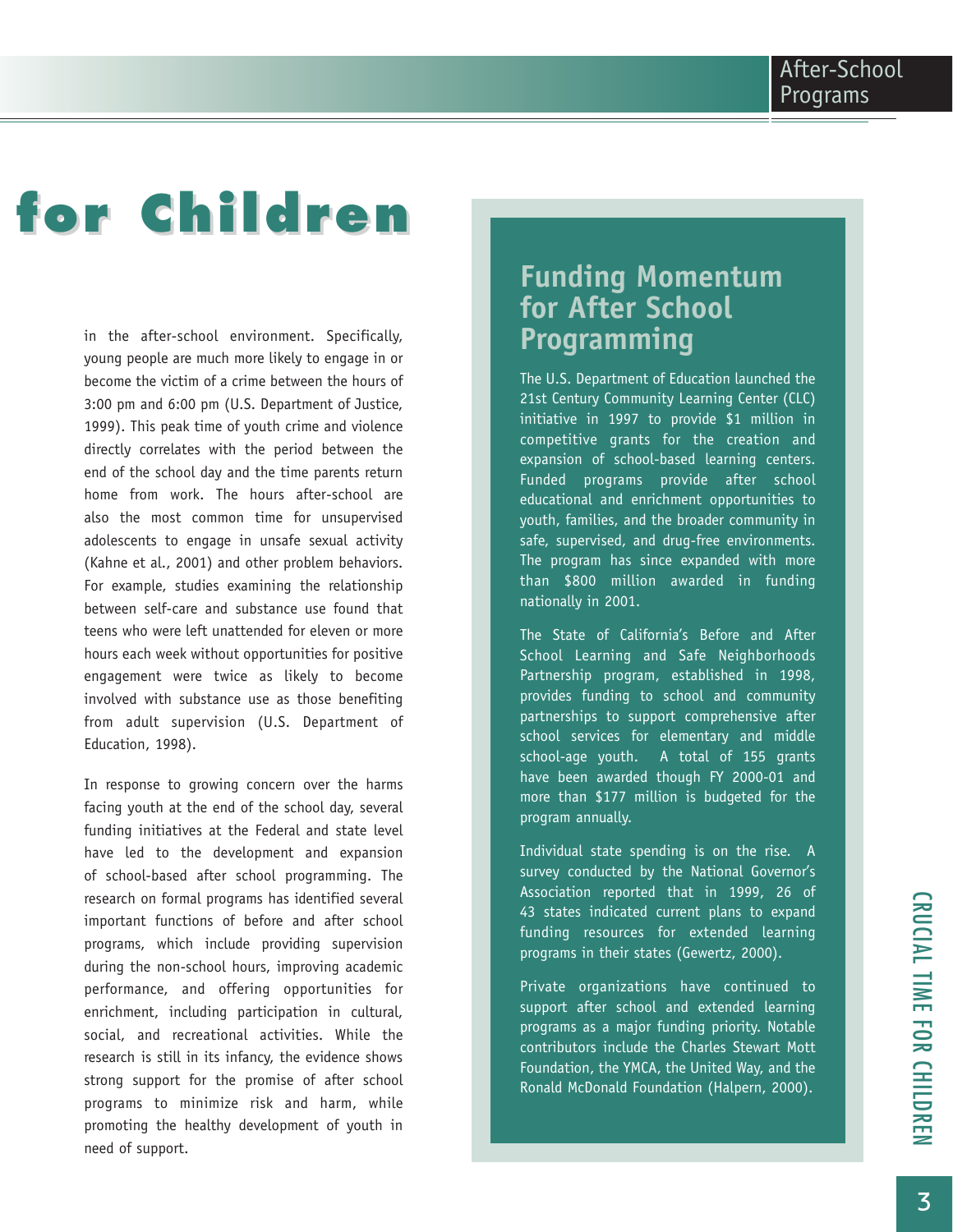# **Effective Programming Effective Programming**

**EFFECTIVE PROGRAMMING** l n f 

**XPERTS IN THE** after school program field have identified a broad scope in the design and implementation of after school services, ranging from school to community-based, from loosely to highly structured, and from those focused exclusively on academics to those emphasizing a broader range of youth development goals. The Center for Research on the Education of Students Placed at Risk (CRESPAR) at John Hopkins University reviewed 34 after school and extended-day programs to explore this variation in program types and strategies and to assess their overall effectiveness. These findings have been adapted by the U.S. Department of Education to create a set of recommendations that serve as guidelines to facilitate program success. According to these guidelines, programs that meet the developmental needs of youth strive to incorporate a balance of academics, recreation, and culture while including specific qualities that enhance their effectiveness. **EXPERTS IN THE** after school program<br>
field have identified a broad scope<br>
in the design and implementation of<br>
after school services, ranging from school<br> **Effective Program** 

## **Effective Programs**

Research on the effectiveness of after school programs has identified eight major components of quality after school services:

- *1* Clear Goals, Strong Organization and Management, Sustainability
- *2* Qualified Staffing
- *3* Safe and Healthy Environments
- *4* Opportunities for Enhanced Learning
- *5* Effective Collaboration
- *6* Family Involvement
- *7* Linkages between the Regular School Day and After School Services
- *8* Strong Evaluation Component

(Adapted from Safe and Smart: Making the After School Hours Work for Kids, U.S. Department of Education, 1998)

## **Examples of Alternative Activities:**

Programs can offer a wide range of fun and engaging alternative activities; balancing academics, enrichment, culture, and recreation. Examples include:

- Community Service
- Drug and Alcohol Free Celebrations
- Youth Leadership Retreats
- Life Skills
- Technology
- Adventure-Oriented Activities
- Team and Individual Sports
- Youth Entrepreneurial Ventures
- Performing and Visual Arts
- Cultural Activities

4

prevention lactics

prevention**Tactics** 6:2

**3**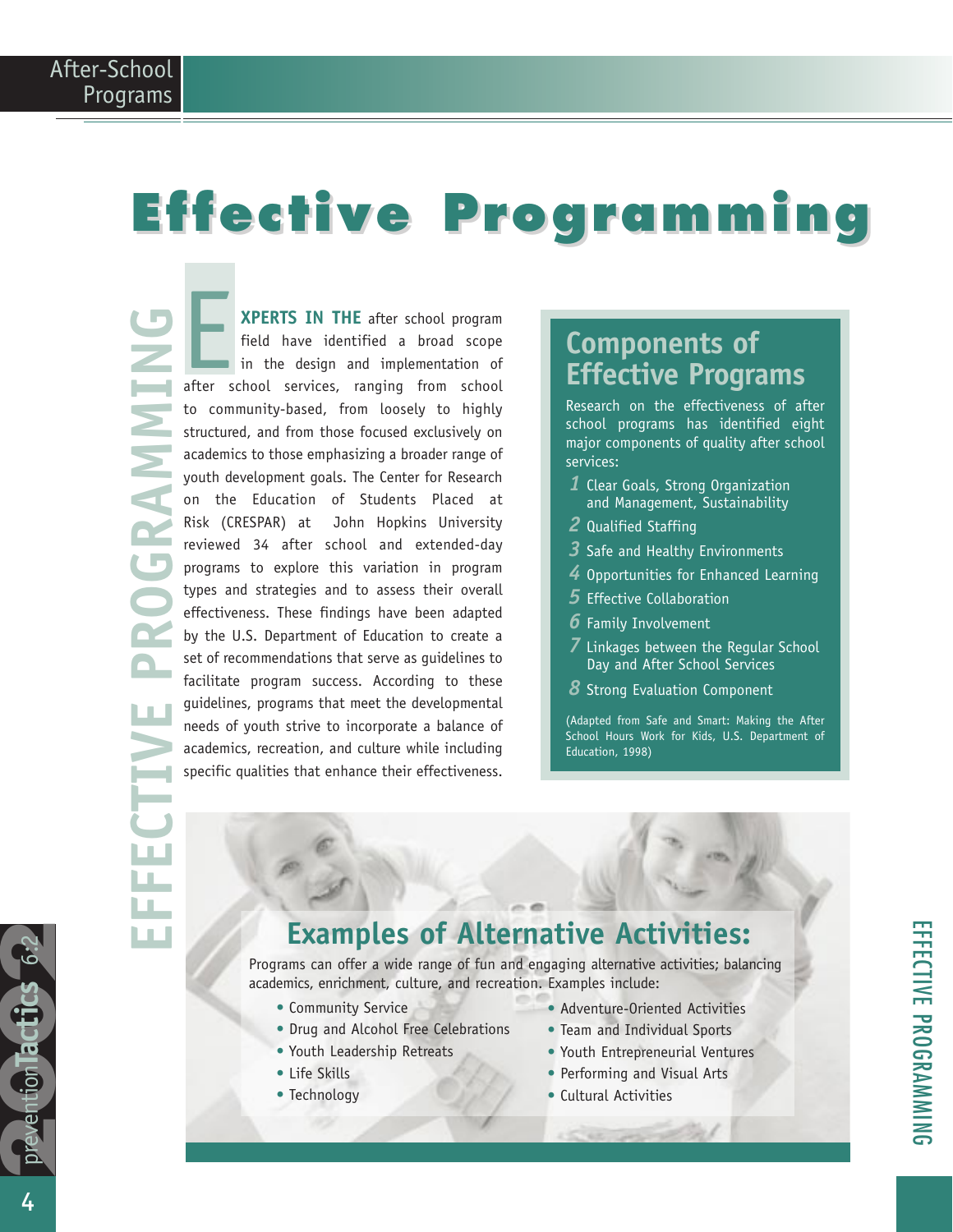## **Conclusion Conclusion**

**CONCLUSION SATCE** 

**HE EVIDENCE FROM** the field uggests that after school programming is moving in a positive direction. Federal **HE EVIDENCE FROM** the field uggests that after school programming is moving in a positive direction. Federal and state government funding has dramatically increased in response to growing need, as have funding contributions from individuals, communities, and philanthropic organizations. As spending increases and new programs become established across the nation, the future of after-school programs looks bright. The key to program success will depend on the cultivation of effective service efforts that incorporate the components of quality programming while addressing identified needs. When programs succeed in this effort, the overwhelming evidence suggests that youth, families, and communities will benefit through increased safety, improved academic performance, decreased involvement in crime, and decreased drug and alcohol use.

### **California Focus**

In February 2002, the California Department of Education released a statewide evaluation of the California After School Learning and Safe Neighborhoods Partnership program that supports after school academic and enrichment programming. The study conducted by the University of California, Irvine's School of Education (UCI) found positive correlations between after school program participation and academic achievement, school attendance, and positive behaviors. According to Delaine Eastin, the California State Superintendent of Public Instruction, "this report confirms what many of us working in education already know—after-school programs work for children, families, schools, and communities." For the full evaluation report, or to find out more about after school program opportunities in the State of California, please visit the California Department of Education website at http://www.cde.ca.gov/afterschool.

### **Self-Assessment Tool**

Use the following tool to assess the overall quality of your after school program. Does your program:

Promote caring relationships between youth and adults?

Provide quality services that address identified needs?

Operate in a safe and healthy physical environment?

Offer opportunities for collaboration among partners, and input from participants?

Provide high quality staffing and a supportive administration?

(Adapted from the National Institute on Out-of-School Time, Quality Standards for Out-of-School Time Programs, NIOST 2000)